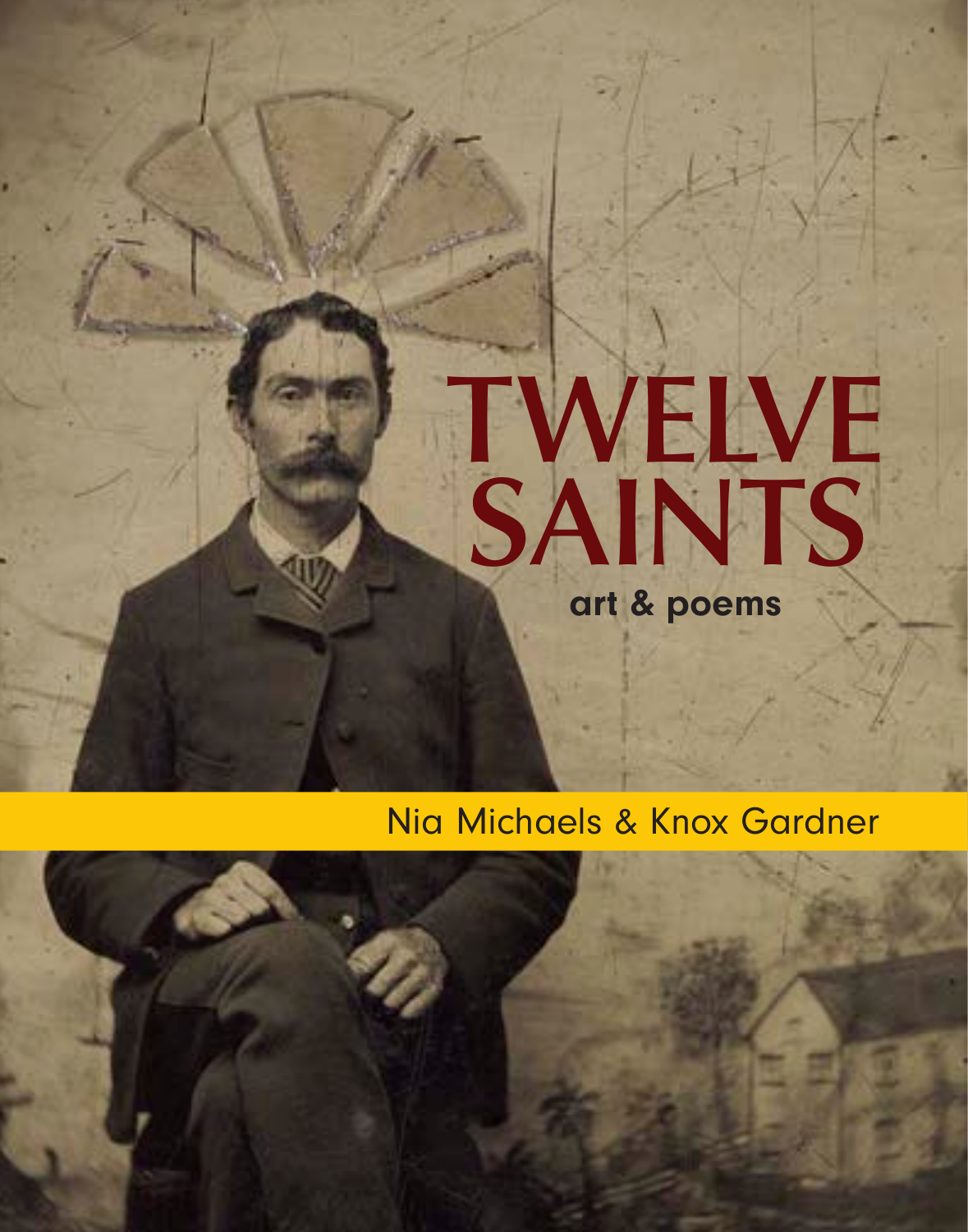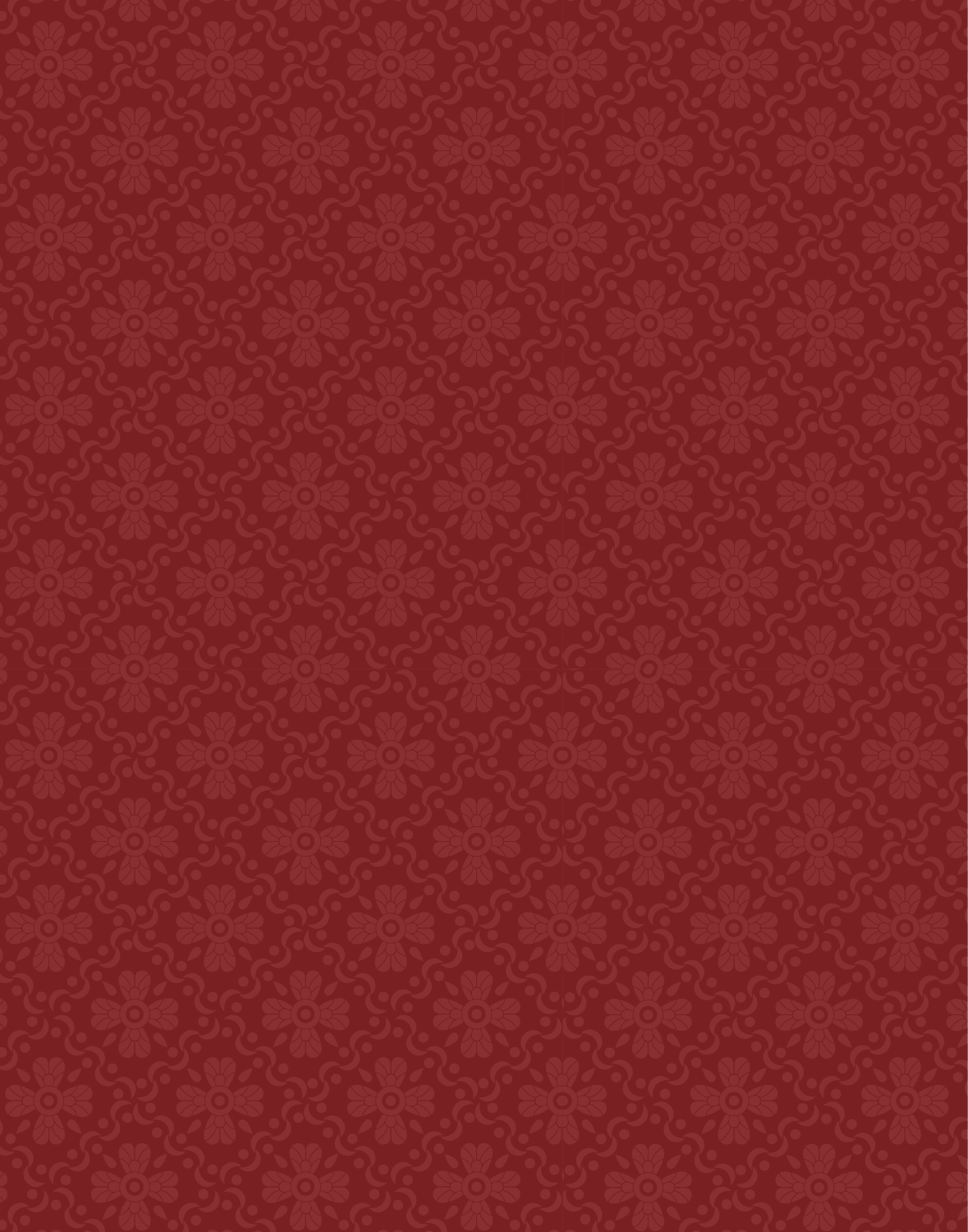# **TWELVE SAINTS**

art Nia Michaels poems Knox Gardner

entre ríos books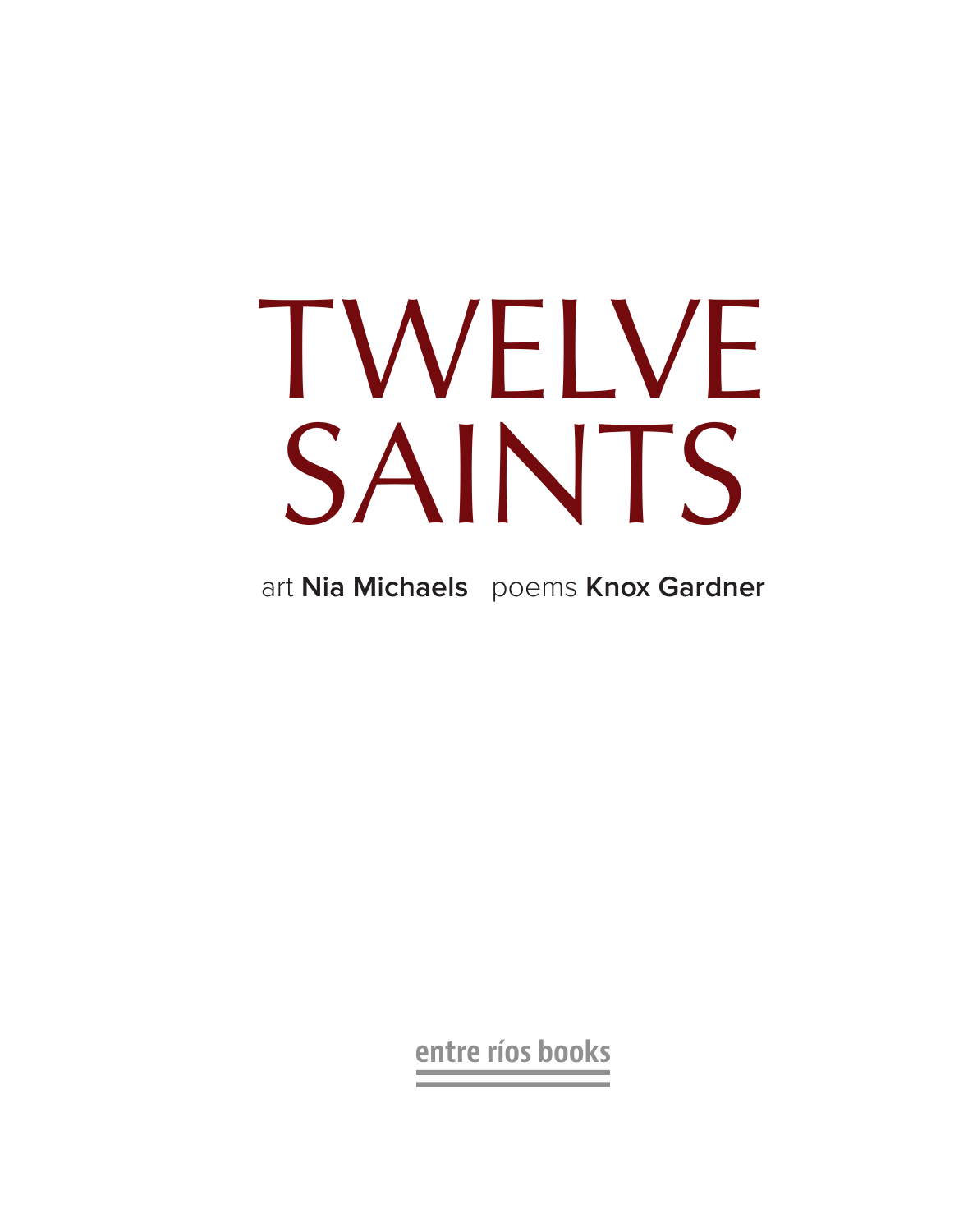Entre Ríos Books www.entreriosbooks.com Seattle, Washington

Twelve Saints Copyright ©2014 art, Nia Michaels Copyright ©2015 text, Knox Gardner All rights reserved.

Thanks go out to our initial readers Terry Clark and E. Briskin. Thanks to Niko Okamoto for sharing her design knowledge. Thanks to J.W. Marshall and Christine Deavel for encouragement and twenty years of reading recommendations at Open Books: A Poem Emporium.

As so often, gratitude to Victor Chudnovsky.

ISBN: 978-0-692-52834-1 (paper)

First Edition. ERB 001.

Printed in the United States by Olympus Press, Tukwila, Washington. Art photography by Art & Soul Photo, Seattle, Washington.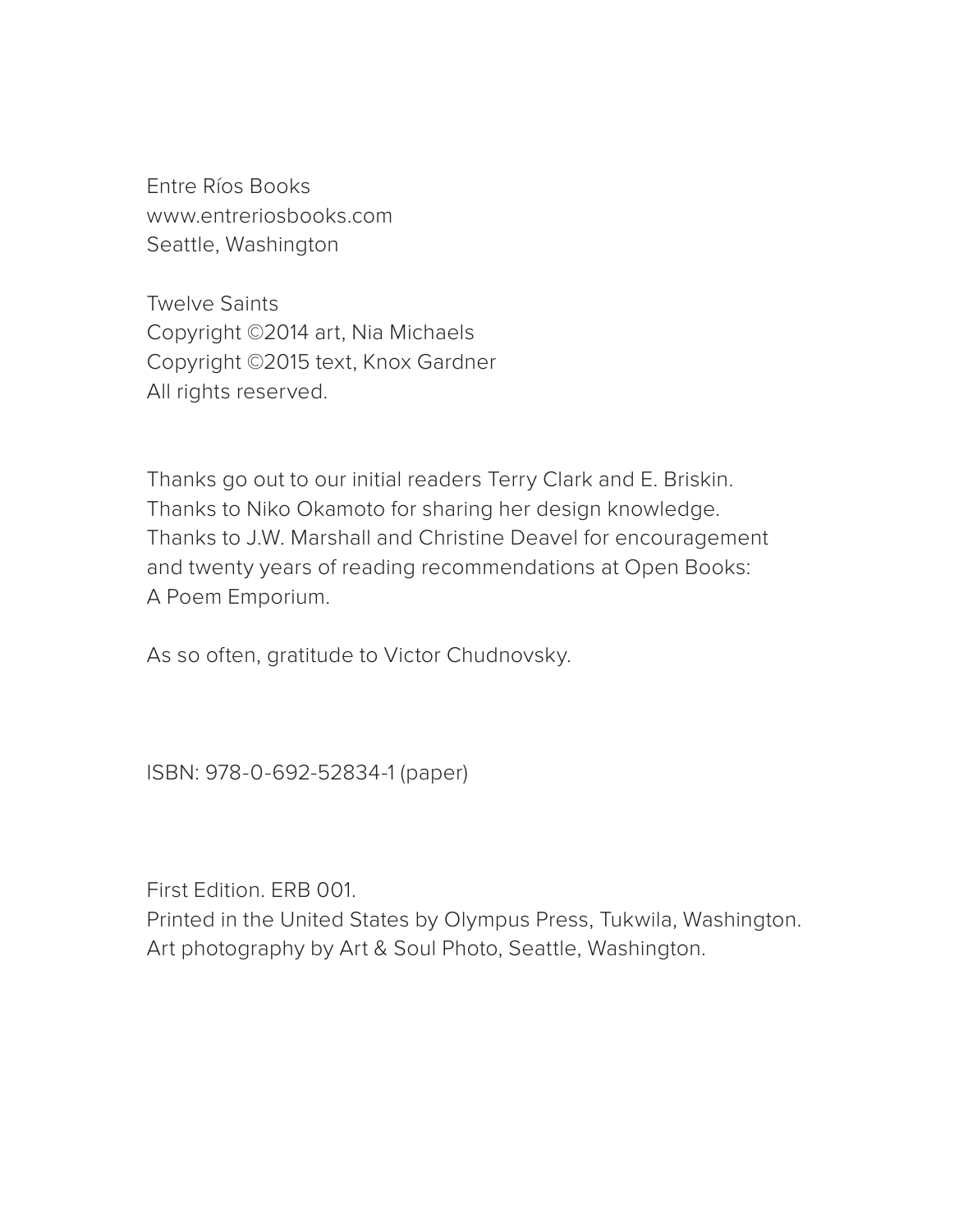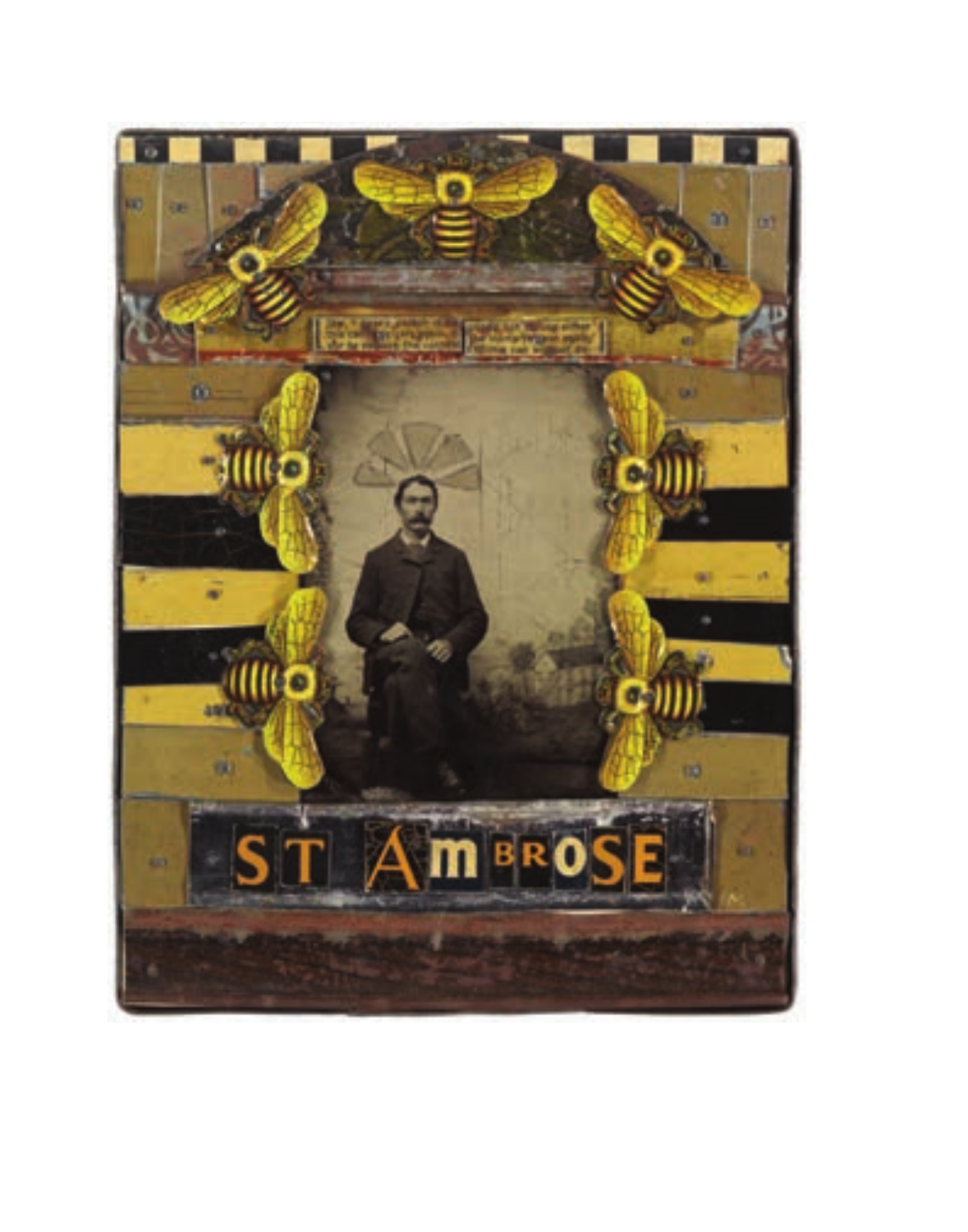To each age its marvel, a growing wonder to every song its voice found sweetly aligned. That striving redemption as impermanent

as beds neatly kept— every fower its place, each herb its story bred for curative or riotous pleasure. A brash taking of bees

piled on echinacea, our garden is born of toil, hungry conciliation between the comb. O that *sweetness*, summer abounding.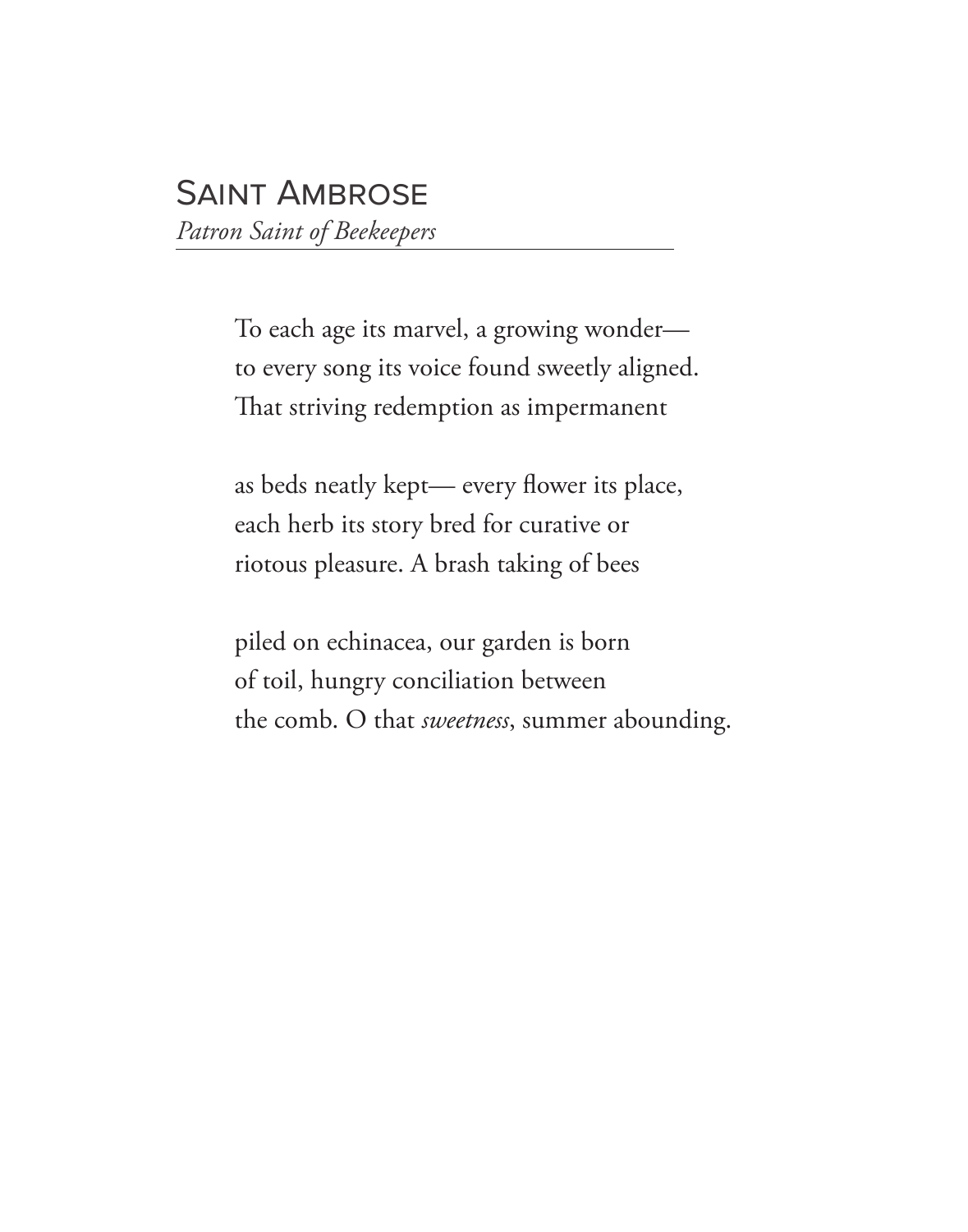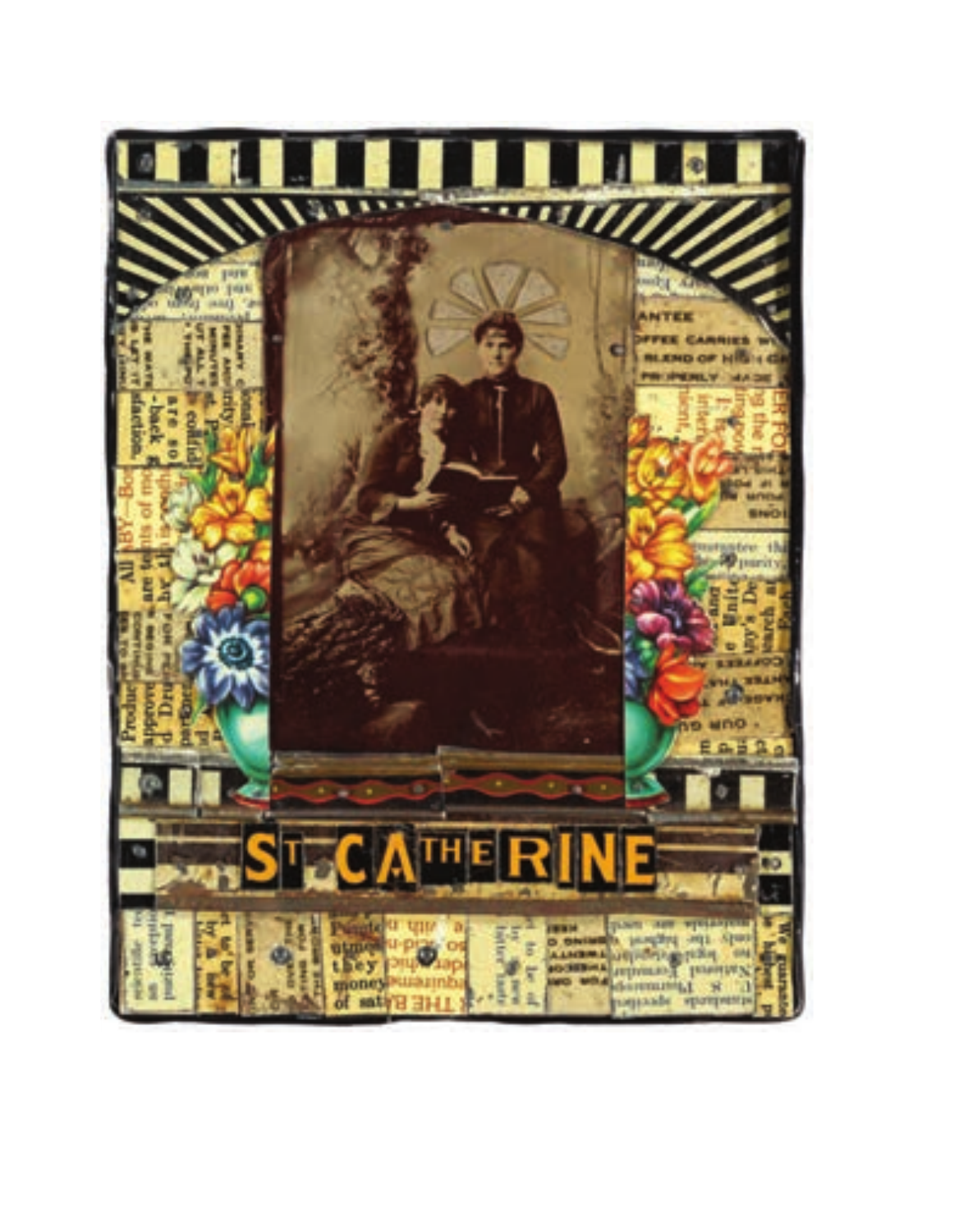### SAINT CATHERINE OF ALEXANDRIA

*Patron Saint of Librarians & Wheel Makers*

A beautiful myth— the burning library your shattering touch demanding answer from the men binding your half, a slackening

thought *destruction appears on the local scale* brights & ball peen hammer, cutting past coherence, now broken hub & spoke angering him that

condemns you, while smoke writes an argument which you proud in faith reject, not hearing the scrolls hissing and the shelves, like your life, unburdened.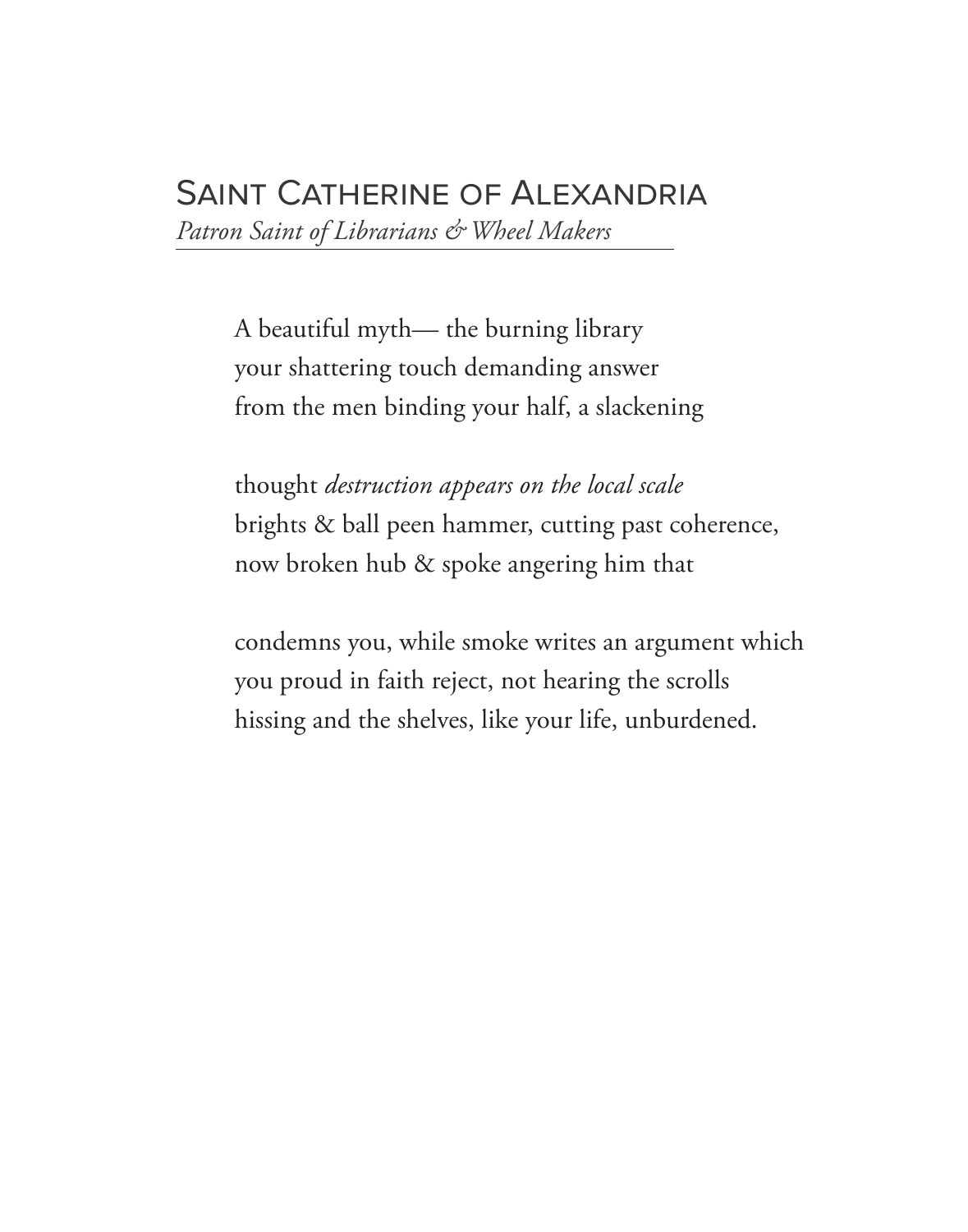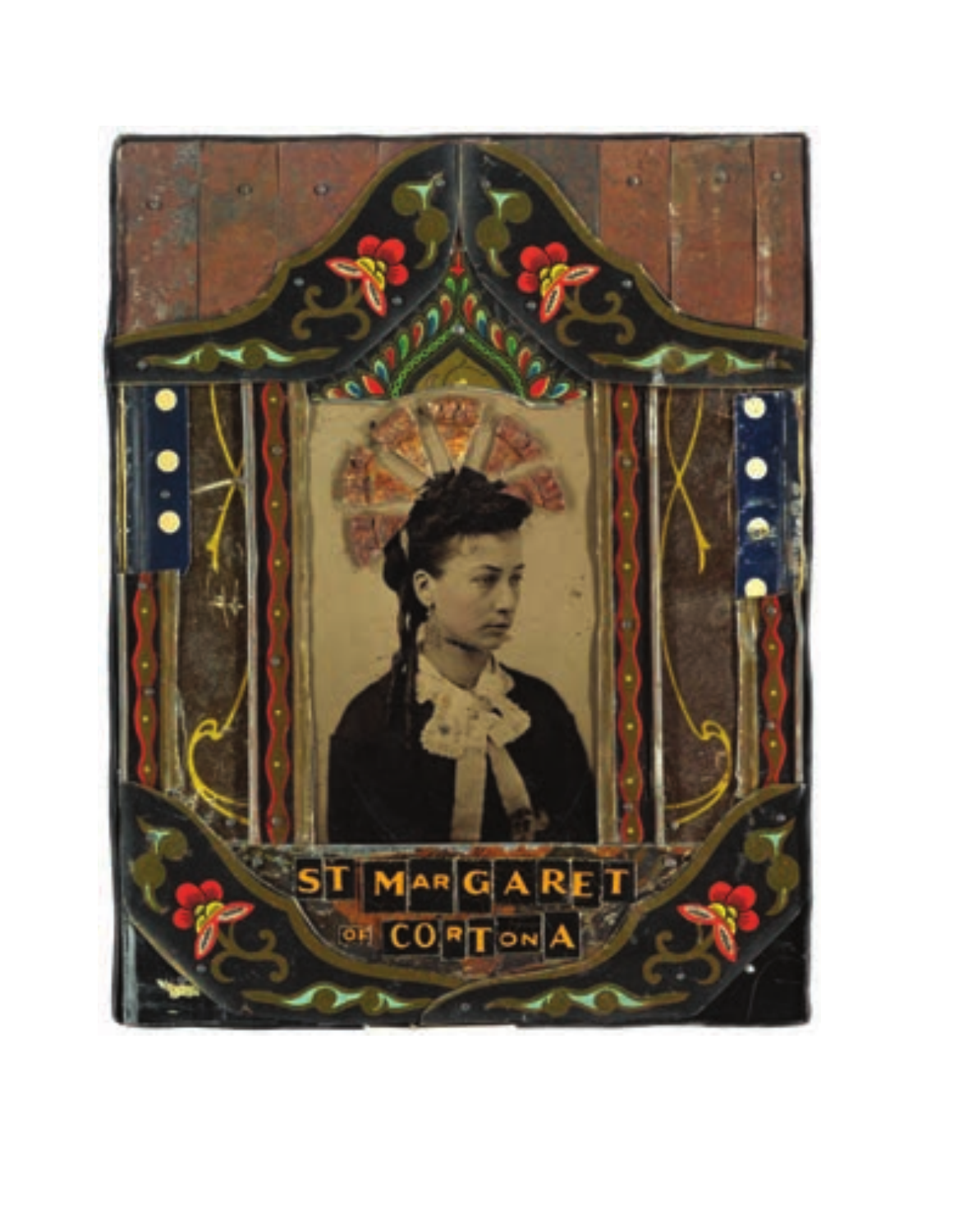Wild girl, when hounds arrived without your master rupturing the threshold, did you snatch jewels considering the unforgiving future

among men? There is no place for a woman who loves pleasure more than station, craving much like the weather of Spring's heartless seduction.

The movies would give you howling fields or dank gutters, but you took that madness rending sharp your heart's building of hill mansion room & lock.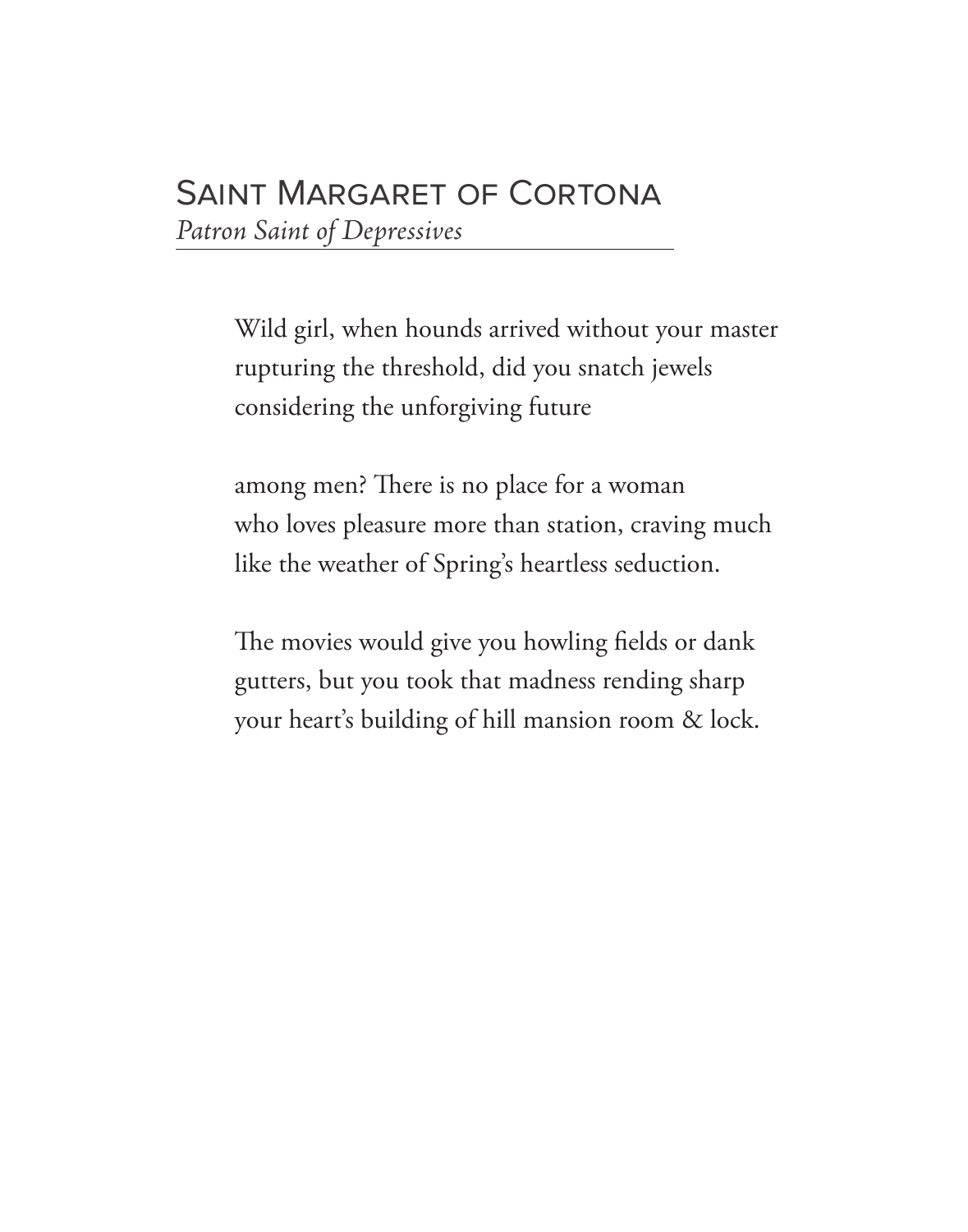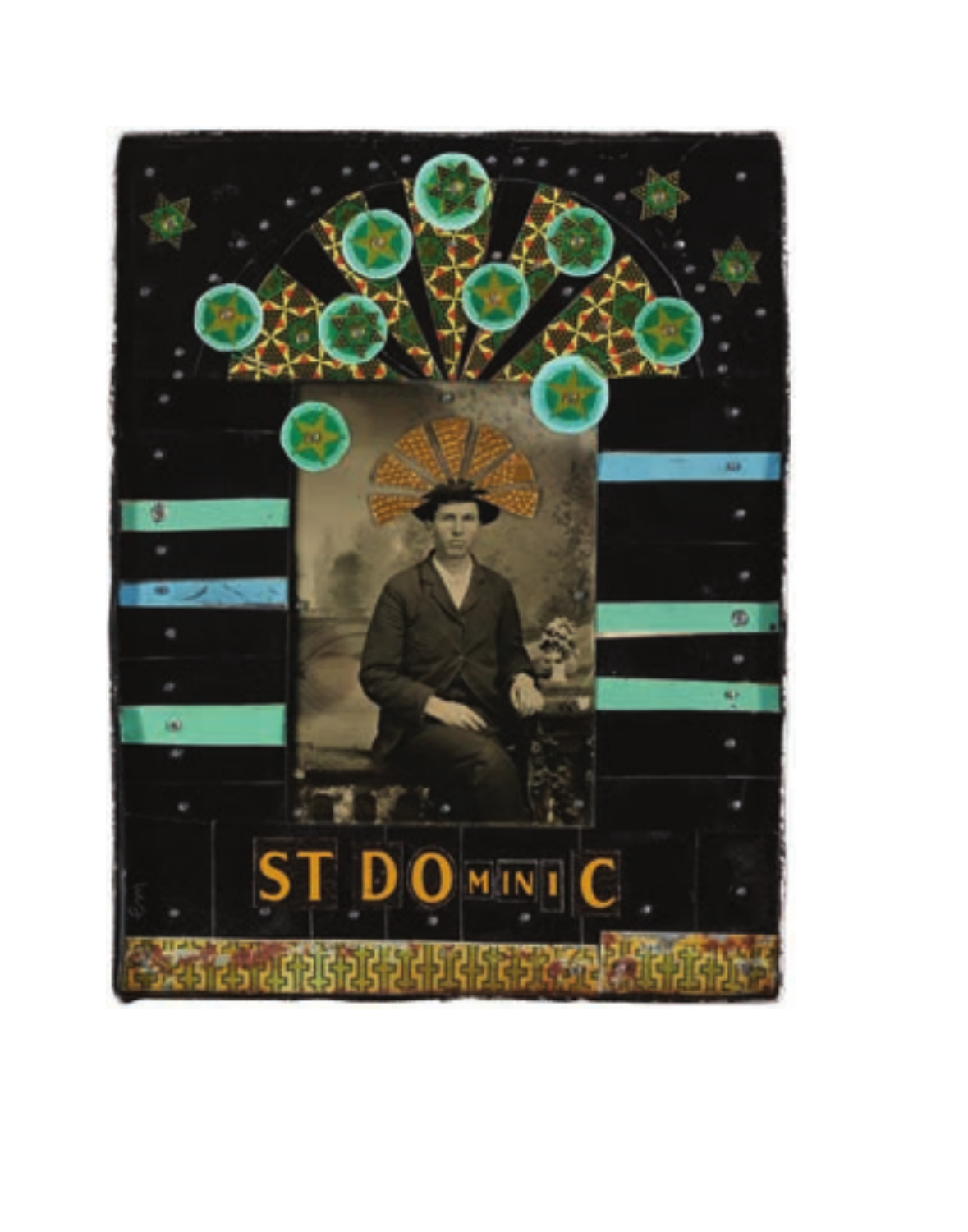#### SAINT DOMINIC

*Patron Saint of Astronomy*

Knowledge is a burning dog headlong rushing through this battered world. Bright chase: the untouching or comfort taken where & when you can. You were

a comet with its own hunger in wobbly multitudes, building towers, grinding lenses, honing the westward heavens. Your callused thumb

on worried beads kindles the mind as answers scatter across the giving foreground. No need for stars or skies or useless atmosphere.